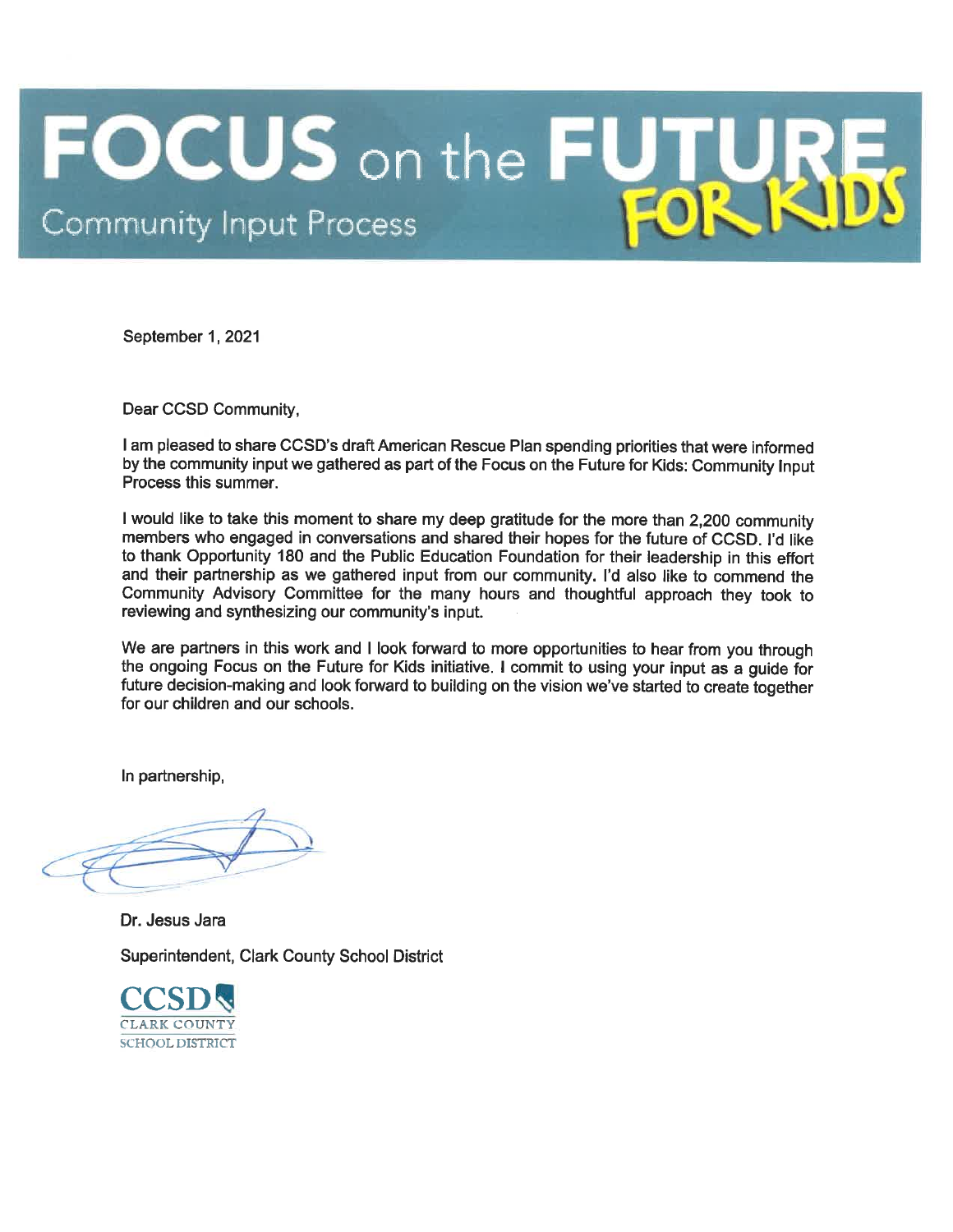# **Overview**

Our community rallied around public education during the pandemic, and our community is playing a major role in identifying how we move forward.

CCSD partnered with the community over the last two months to gather input from a diverse set of stakeholders as we plan for what's next. The Focus on the Future For Kids: Community Input Process united the community to answer several questions, including:

- What do we want for our CCSD schools?
- How can we utilize upcoming federal funds to jumpstart our long-term, shared community vision for our schools?

CCSD is using the community input to inform spending of the \$777 million in federal funds provided through the American Rescue Plan (also known as ESSER III).

# **Synthesis Process**

With a goal of convening a representative cross-section of our diverse community, three community members from each CCSD Region were selected to serve on a Community Advisory Committee (CAC) to help synthesize the input received. The CAC met to review the community input and developed a synthesis report that captures the topics and themes they observed.

### **Community Advisory Committee Final Synthesis Report (dated August 26, 2021) can be found here: [future.ccsd.net/synthesizing-input](http://future.ccsd.net/synthesizing-input)**

CCSD has reviewed the community input synthesis and used the topics and themes to inform the draft ARP spending priorities that are contained in the following pages.

# **Appreciation**

CCSD sincerely appreciates the more than 2,200 community members who provided input through the first round of the Focus on the Future for Kids: Community Input Process. CCSD is also incredibly grateful to the CAC for their extensive time, passion, and commitment to synthesizing our community's input.

#### **Next Steps**

- On September 1, 2021, CCSD will release a community survey giving all stakeholders an opportunity to provide feedback on CCSD's community-informed spending priorities, which are outlined on the following pages of this memo. [SURVEY](https://www.surveymonkey.com/r/ccsdfuture) HERE.
- On September 9, 2021, the final community-informed spending priorities will be presented to The Board of School Trustees.
- On Sept 10, 2021, CCSD will submit to the Nevada Department of Education both a budget and a use of funds plan that will share in greater detail what is included in the spending priorities and how they were informed by the community. This information will be posted for public review.

**This memo is meant to serve as an update to the community and is part of an ongoing effort to increase transparency and strengthen communications.**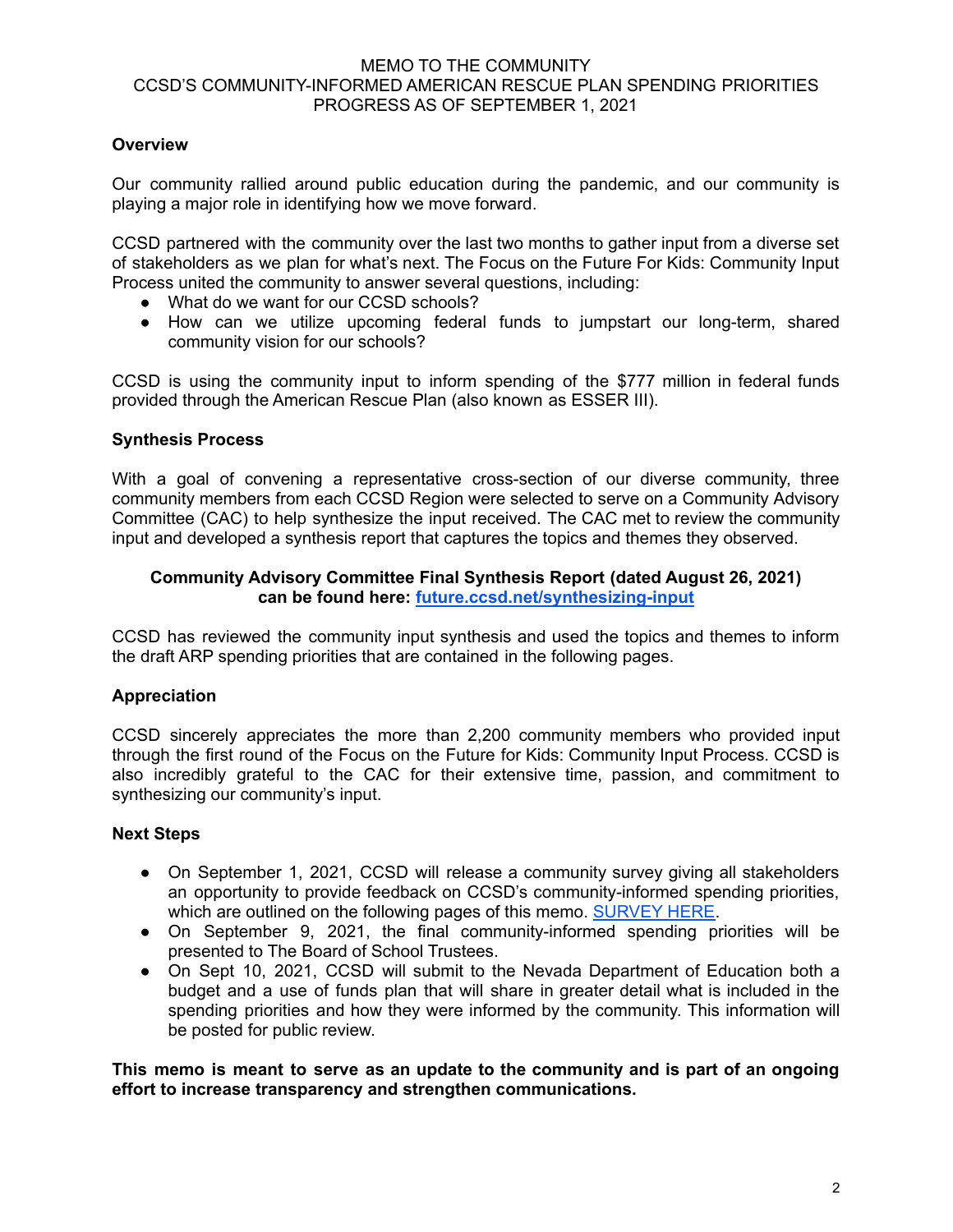# **CCSD American Rescue Plan Community-Informed Spending Priorities**

CCSD has aligned its ARP spending priorities to the District's strategic plan, [Focus:](https://sites.google.com/nv.ccsd.net/focus2024/the-plan?authuser=0) 2024. In the coming months and years, CCSD's work will be guided by the strategic plan and informed by community input identified through the Focus on the Future for Kids: Community Input Process.

# **STUDENT SUCCESS**

**How CCSD Prioritizes Student Success:** Students who are the most impacted by the pandemic and those who have consistently experienced lack of access to resources and opportunity will be prioritized for the additional supports outlined below. CCSD will consider academic achievement data, social-emotional needs, and equity and access data.

**Alignment to Themes Identified by the Community**: Equity; Health and Wellness; Professional Learning Wraparound Services; Support, Strengthen, and Promote Culturally Responsive Community Engagement and Partnerships; Special Education; Localized Decision-Making and Autonomy; College & Career Readiness; Extracurricular & Enrichment; After-School Programs; Tutoring and Mentoring; Quality of Education; Curriculum; Culture; Distance Education and Hybrid Learning; Technology; COVID-19 Impacts; Early Childhood Education, Early Intervention

#### **Student Success Spending Priorities:**

- **Expand Pre-K** to ensure every CCSD school has at least one general education Pre-K classroom and expand programs in the coming years, based on student need
- **Literacy Professional Learning** to ensure every educator who teaches reading is well-trained in the fundamentals of literacy instruction
- **Tier I Instructional Materials for English Language Arts and Social Emotional Learning, Including Supplemental Instructional Materials** to provide for a quality education in every CCSD classroom and ensure educators have supports they need to deliver high-quality, standards-based, differentiated instruction to all learners
- **6-Week Summer Career Courses** for students, especially those furthest from opportunity, to gain exposure and connections to career options that both meet the business community's hiring needs and feed into CCSD's high-demand jobs
- **Paid Professional Credentials for Students** to reduce barriers to entry and ensure any student who completes a career course of study can pursue that career
- **Mental Health Services** to provide more dedicated staff and resources to ensure students who are struggling socially and emotionally receive the supports they need
- **Upgrade Technology** to provide for a consistent learning experience across schools, including the infrastructure, staffing, and resources required for CCSD to deliver effective 1-1 instruction and prepare our students for the careers of tomorrow
- **Community Partnerships for Learning Acceleration and Wraparound Supports** that will include allocations directly to community organizations to support students who have been most impacted by the pandemic
- **Direct Allocation to Elementary Schools** to address pandemic learning loss, in the manner each school believes will best meet the needs of their individual students
- **ELL Endorsement for All Teachers** to ensure *every* CCSD teacher has the knowledge and skills to support English language learners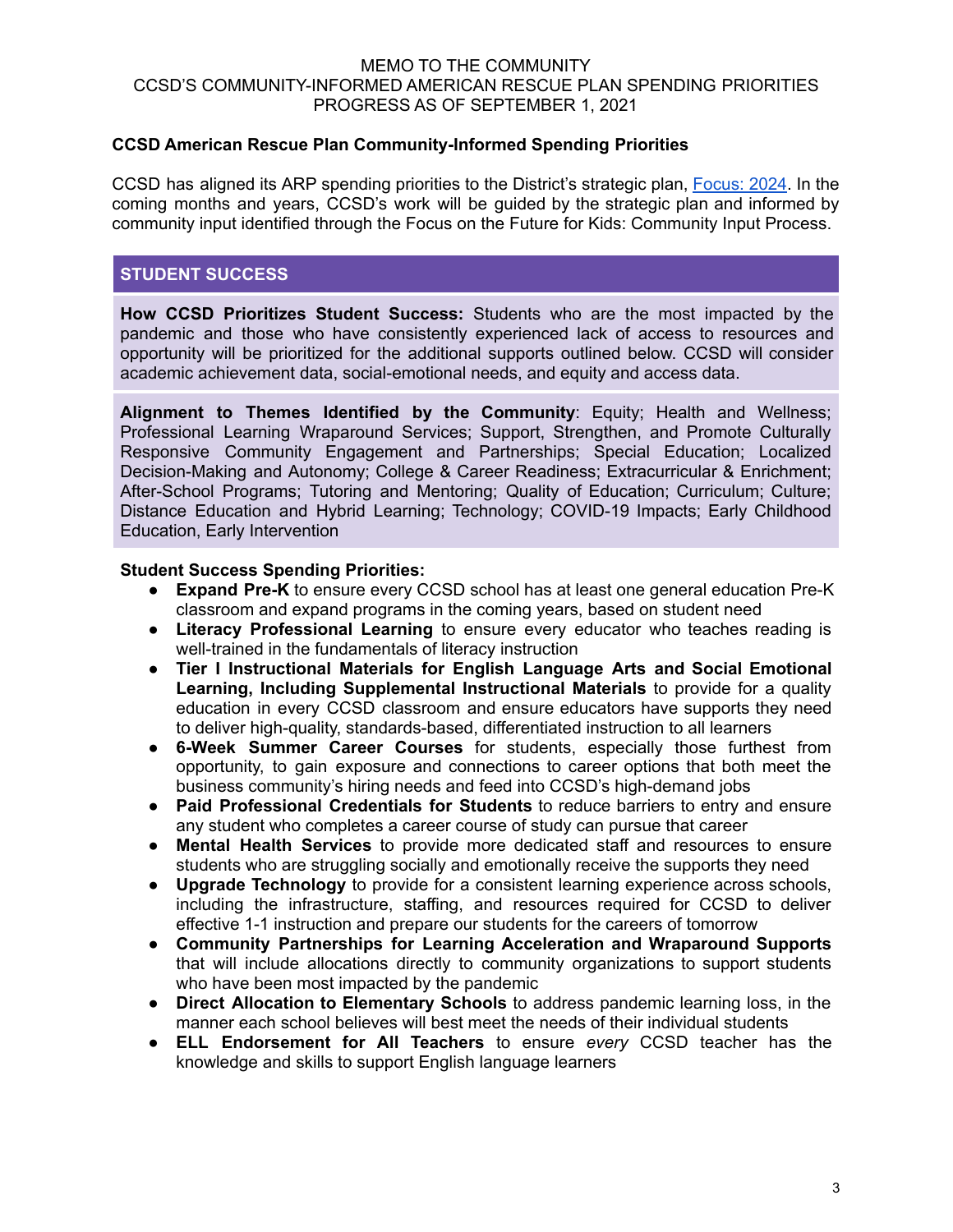# **TEACHERS, PRINCIPALS, STAFF**

**How CCSD Prioritizes Teachers, Principals, Staff:** The following priorities were developed with a commitment to recruiting, retaining, and ensuring adequate staffing with a focus on increasing the diversity and representation of our educators.

**Alignment to Themes Identified by the Community**: Equity; Staffing and Personnel; Professional Learning; Quality of Education

#### **Teachers, Principals, Staff Spending Priorities:**

- **Teacher Leadership Pathway** that will create formal, long-term pathways that will enable educators to grow in their careers while also providing meaningful, job-embedded professional learning to their peers
- **Educator Pipeline** opportunity for CCSD paraprofessionals to earn a teaching credential that will allow them to grow professionally in the District while addressing CCSD's persistent teacher shortages
- **Pipeline into Administration for Black and Latino Male Educators** that will provide a sustainable pathway for more Black and Latino male educators to grow into school administration roles via a masters degree and cohort experience

# **BALANCED GOVERNANCE AND LEADERSHIP**

**How CCSD Prioritizes Balanced Governance and Leadership:** CCSD will seek to increase communications and transparency with regards to its plans and progress toward its goals.

**Alignment to Themes Identified by the Community**: Equity; Transparency and Accountability; Long-Term Vision

#### **Balanced Governance and Leadership Spending Priorities:**

● **Strategic Planning** to ensure CCSD can track and share progress toward its goals and refresh plans, as the pandemic evolves and CCSD plans for the future